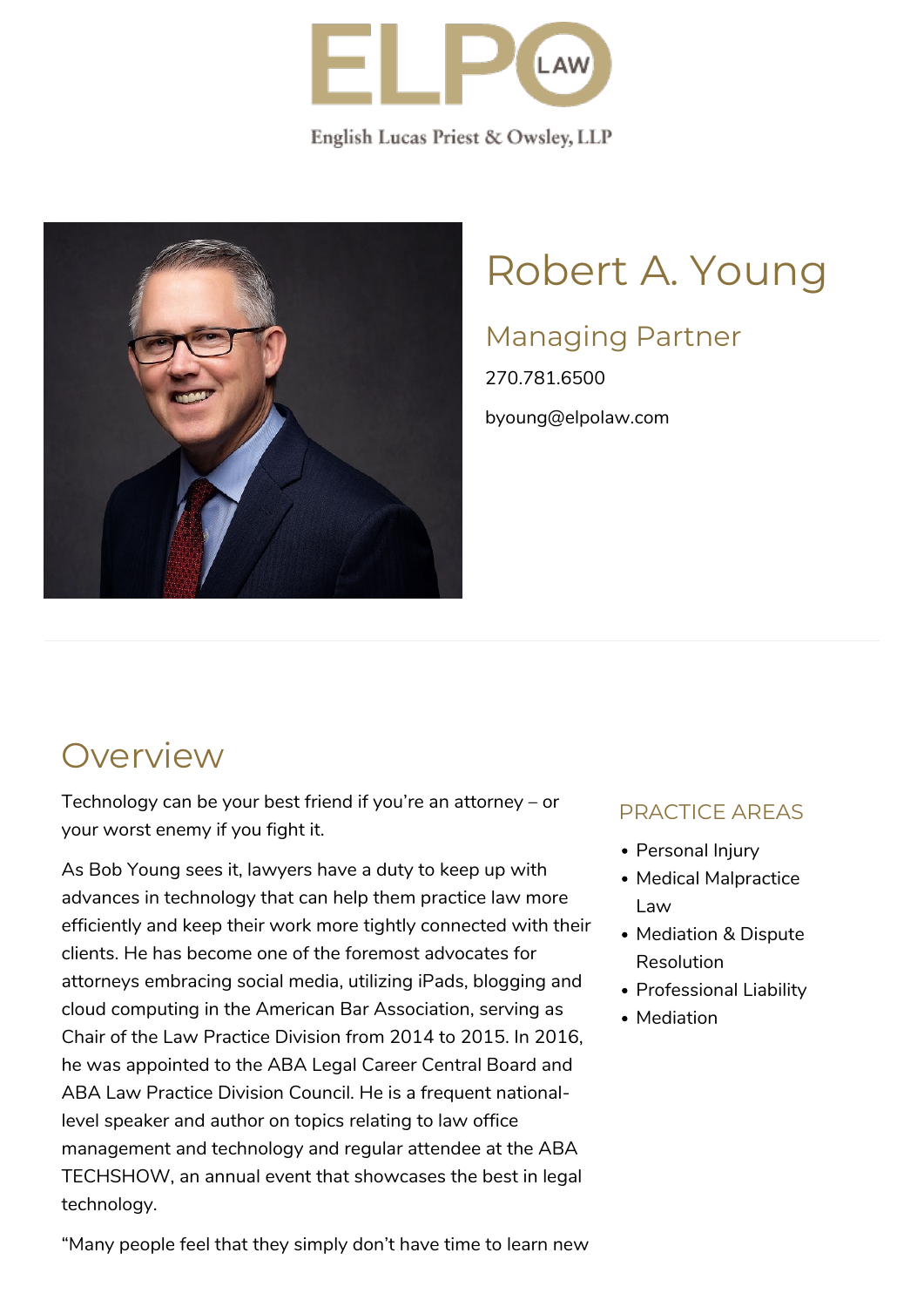technology," Bob says. "For lawyers, it is imperative. If you represent people in court cases, you need to understand how people are using technology in their daily lives to even understand what might be subject to discovery in a case and how to advocate for your clients' best interests. You also find new ways to communicate with clients about their cases that are very appealing to today's savvy clientele. Time spent in professional development learning technology pays you back in efficiency and satisfied clients down the line."

Bob's passion for technology is an extension of his natural curiosity. He has spent most of his career in the area of medical malpractice and mass tort, particularly in the area of medical devices and medications. He has practiced law for over 30 years, learning lots along the way and wanting to continue his education every day as he researches cases. "What I really enjoy about my work is the research it takes to discover how a medical procedure, drug or device is supposed to work, and then finding out why it did not work," Bob says. "It requires analytic abilities and knowledge of how health care institutions work. The experience I have and the extensive contacts I've developed are essential to building a good case."

Among the benefits is a growing database of top-notch national medical experts, often who are uniquely qualified to consult with the firm and sometimes provide expert testimony in a case. "The key to developing a good medical malpractice case is finding the person who has the best expertise in the area you're dealing with," Bob says. "Each person often has experience in a very specific area of medicine, and the more narrow and deep their knowledge in that field, the better their testimony and help in a case."

Among Bob's most notable cases was handling a class action suit against Merck for damages due to its Vioxx, which it removed from the market. In that case, Bob represented 19 clients for more than five years. "One of our strengths is that we have a very capable and stable staff, and we have the ability to follow things through consistently for years if necessary," Bob says of ELPO. "In this case, there were many plaintiffs from our area and we were up against a large corporation in a distant area, which made the work all the more difficult."

Outside of his medical malpractice work, Bob has also become known as a competent, fair and impartial mediator, working with both sides in a case to come to resolution. [Mediation](https://www.elpolaw.com/practice-areas/mediation/) has become much more common in recent years as court dockets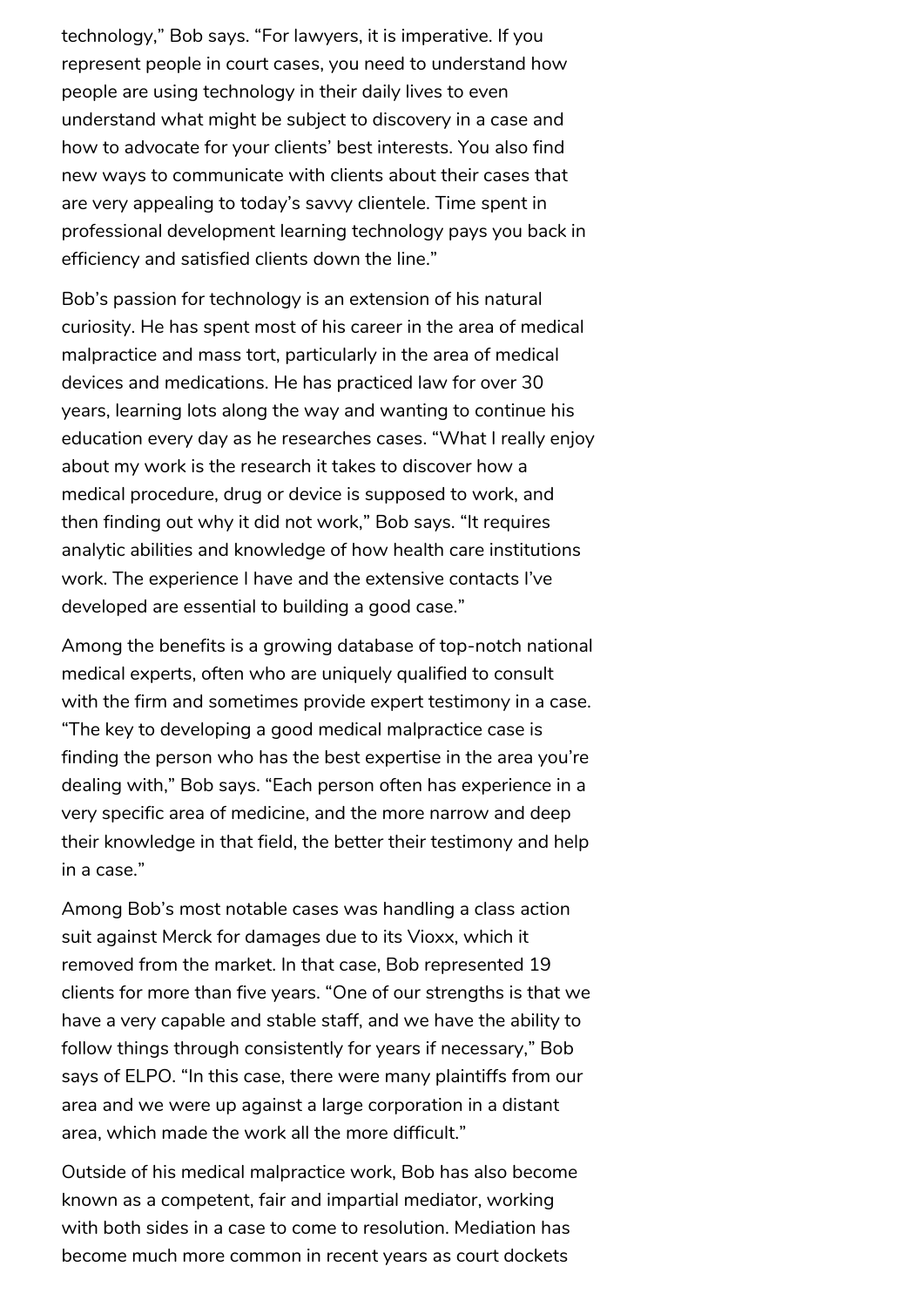have gotten crowded and costs of litigation have climbed. A natural negotiator, Bob enjoys finding the points on which both sides can agree and end a dispute. "Mediation is one of my favorite things to do as an attorney," Bob says. "I see this business increasing in the coming years and I anticipate that my experience with many different lawyers throughout the country will be a great benefit in helping two sides reach agreement. Mediation for others also helps me negotiate my own cases."

Besides the demands of a rigorous law practice, Bob has four daughters and a granddaughter. His two youngest daughters are adopted from China, and have added a richness and depth to his family. Bowling Green is increasingly diverse, and Bob says he never feels out of place with his blended family anywhere in town. His oldest daughter is a special education teacher and one played soccer at [Western Kentucky University.](http://www.wku.edu/) He loves spending time with his family. What makes that all possible, Bob says, is ELPO's guiding belief that happy lawyers are better lawyers. The working conditions make it an ideal situation. "We don't stress number of hours at our office," Bob says. "We emphasize making sure the work gets done and gets done right. Our attorneys are able to focus on their family. It's not about getting your hours in. Clients appreciate that. We don't waste their time trying to boost our own bottom line."

#### GOOGLE REVIEWS:

*"ELPO provided me A plus legal services in a complex legal matter against one of America's largest corporations. They are the best, especially Managing partner, Bob Young, who handled my case." – Tom Noe*

*"Bob went above and beyond for us. He was professional, genuine and made us feel like family, not customers. COVID shutdowns didn't stop him from fighting for us. We are forever thankful for him!" – Allie G.*

*"Mr. Bob Young represented my mother and myself. We highly recommend them!" – Tina Ingram*

*"Bob Young and staff did a very good job for what I needed involving a car accident I was involved in. He answered all my questions and kept me updated as my case progressed. I would recommend him to anyone." – Mindy Hymer*

*"Bob Young is top notch! I've had the opportunity to acquire his services on two occasions. Bob and team are very professional and most of all personable. He made us feel at ease and explained the process to where it was understood by all. I won't*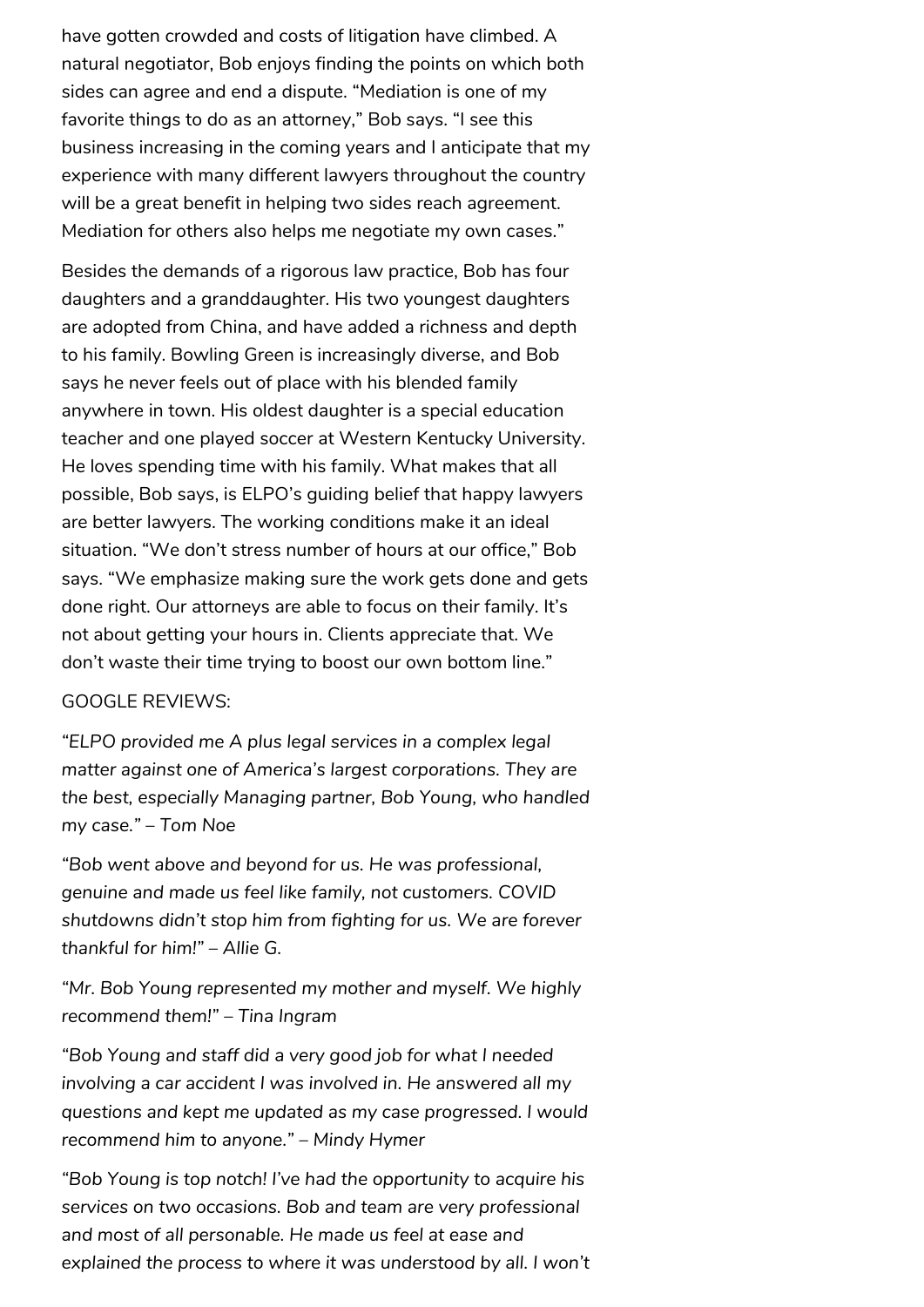### **Credentials**

#### Education

- [University of Louisville Louis D. Brandeis](http://www.law.louisville.edu/) [School of Law,](http://www.law.louisville.edu/) J.D., 1990
- [Western Kentucky University,,](http://www.wku.edu/) B.A. 1986

#### Admission

- [Kentucky](http://www.kybar.org/), 1990
- U.S. Court of Appeals for the Sixth **Circuit**
- U.S. District Courts for the Eastern and Western Districts of Kentucky
- [Tennessee,](http://www.tba.org/) 2010

## Affiliations

- [American](http://www.americanbar.org/), [Kentucky](http://www.kybar.org/) and [Bowling Green-Warren County Bar Associations](http://www.bg-bar.com/)
- [American Association for Justice](http://www.justice.org/cps/rde/xchg/justice/hs.xsl/default.htm)
- [Kentucky Justice Association](http://www.kentuckyjusticeassociation.org/)
- Chair of Law Practice Division (2014-15), [American Bar Association.](http://www.americanbar.org/) ABA Law Practice Division Council and ABA Legal Career Central Board, 2016; ABA Diversity and Inclusion Advisory Council, 2017.
- [Tennessee Justice Association](http://www.tnaj.org/)

### Community Involvement

- The Salvation Army of Bowling Green (Former Director)
- [United Way of Southern Kentucky](http://www.uwsk.org/) (Former Director)
- [Hilltopper Athletic Foundation](http://www.wkusports.com/ViewArticle.dbml?DB_OEM_ID=5400&ATCLID=1568320) (Former Director and Past President)
- [Western Kentucky University Foundation](http://www.wkufoundation.com/) (Board of Trustees, current Vice-Chair)

### Insights

#### News

[Bob Young explores law firm branding in latest ABA column](https://www.elpolaw.com/bob-young-explores-law-firm-branding-in-latest-aba-column/)

#### Publications

- [PODCASTS July 7, 2015 Bob Young interviewed for podcast, publishes chapter in book](https://www.elpolaw.com/bob-young-interviewed-for-podcast-publishes-chapter-in-book/)
- [BLOG November 4, 2014 Read Bob Young's column on the importance of keeping up with](https://www.elpolaw.com/read-bob-youngs-column-on-the-importance-of-keeping-up-with-technology/) [technology](https://www.elpolaw.com/read-bob-youngs-column-on-the-importance-of-keeping-up-with-technology/)